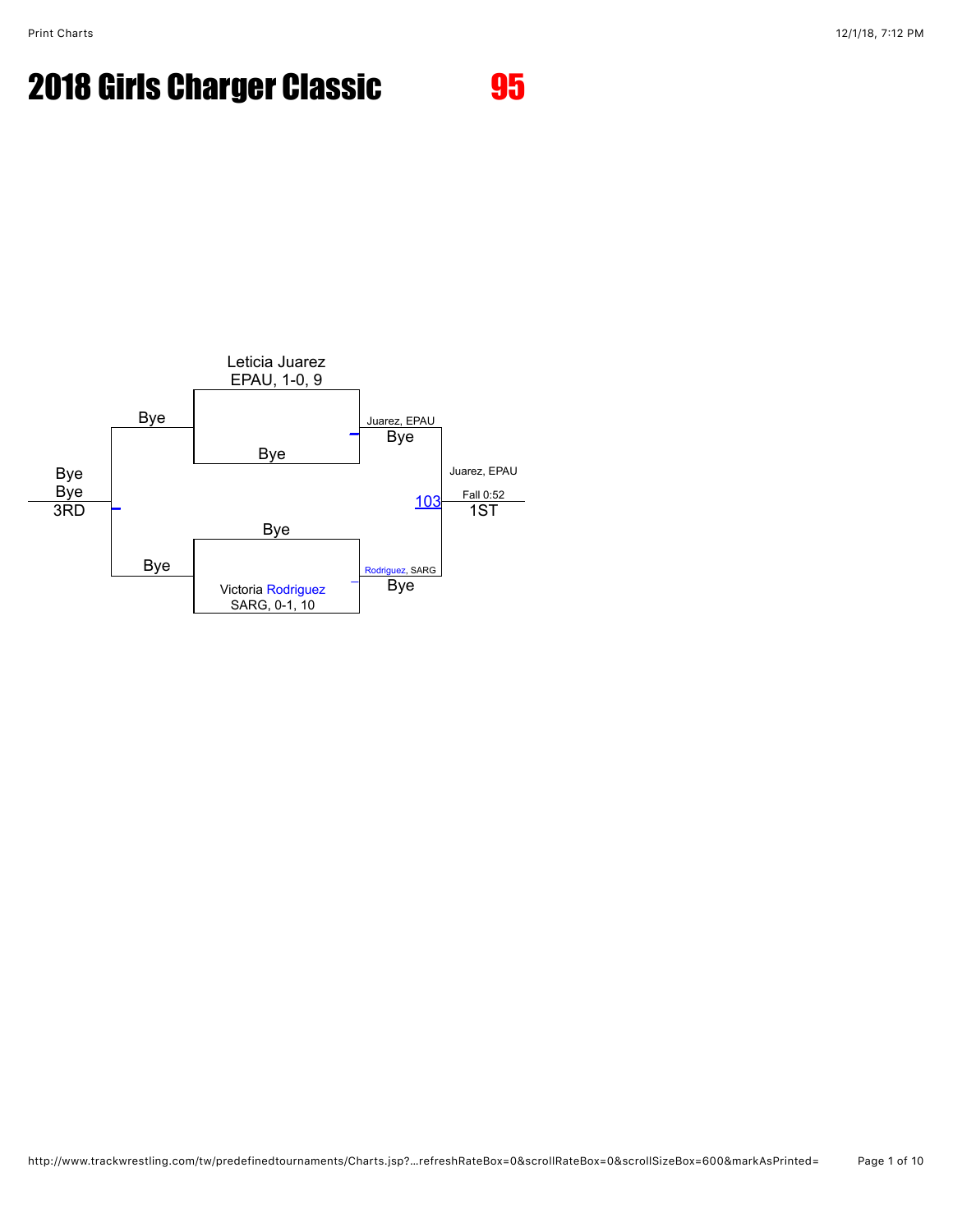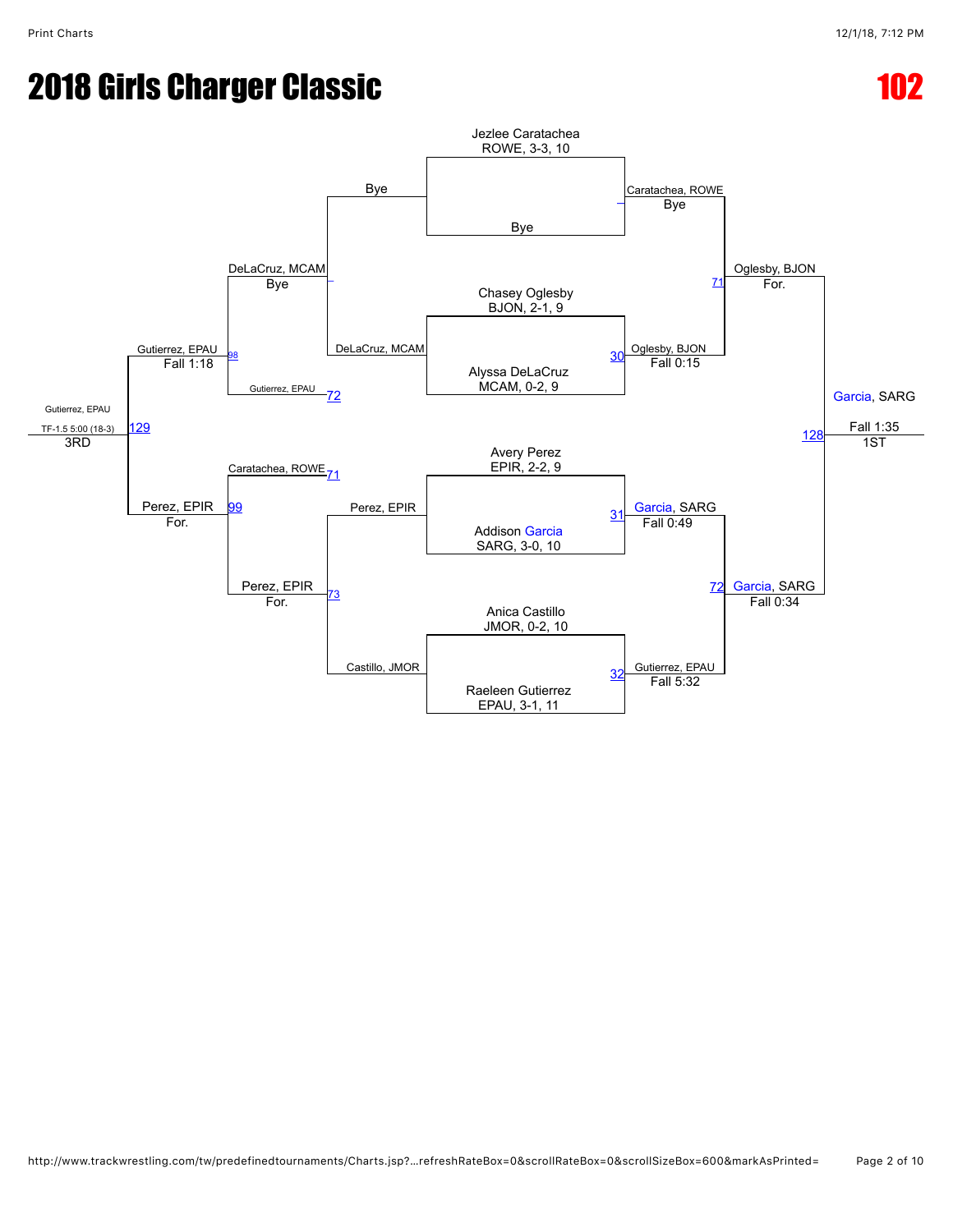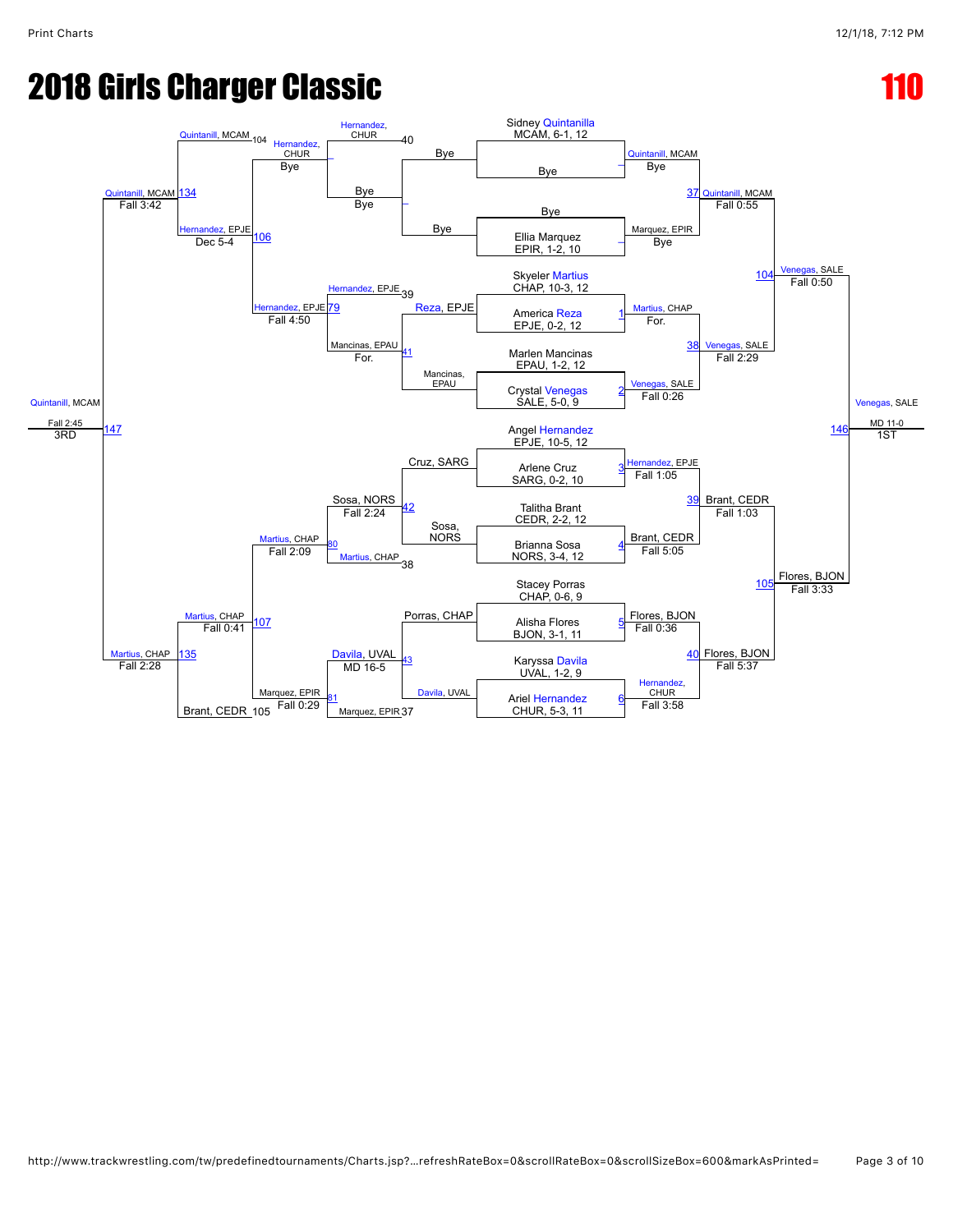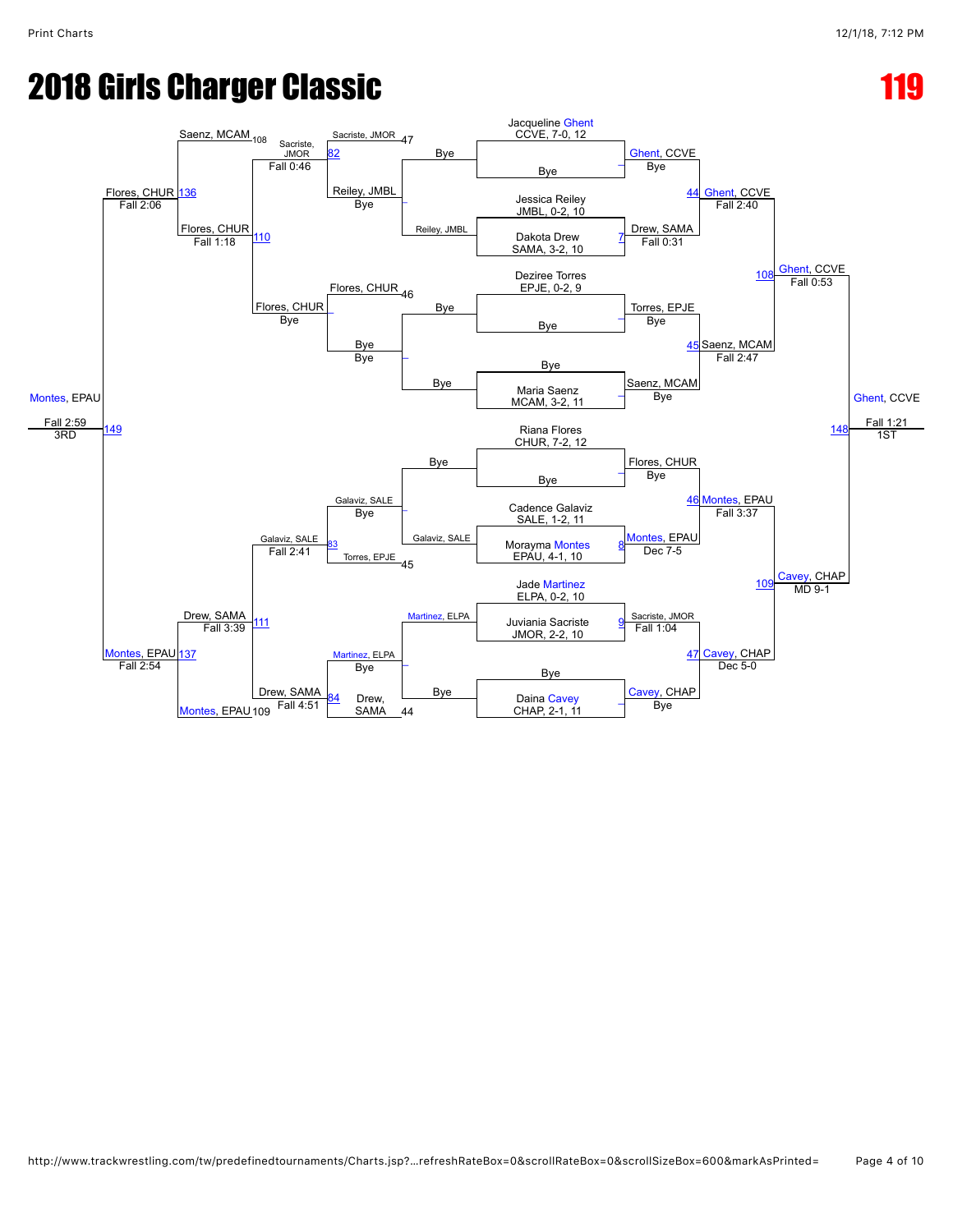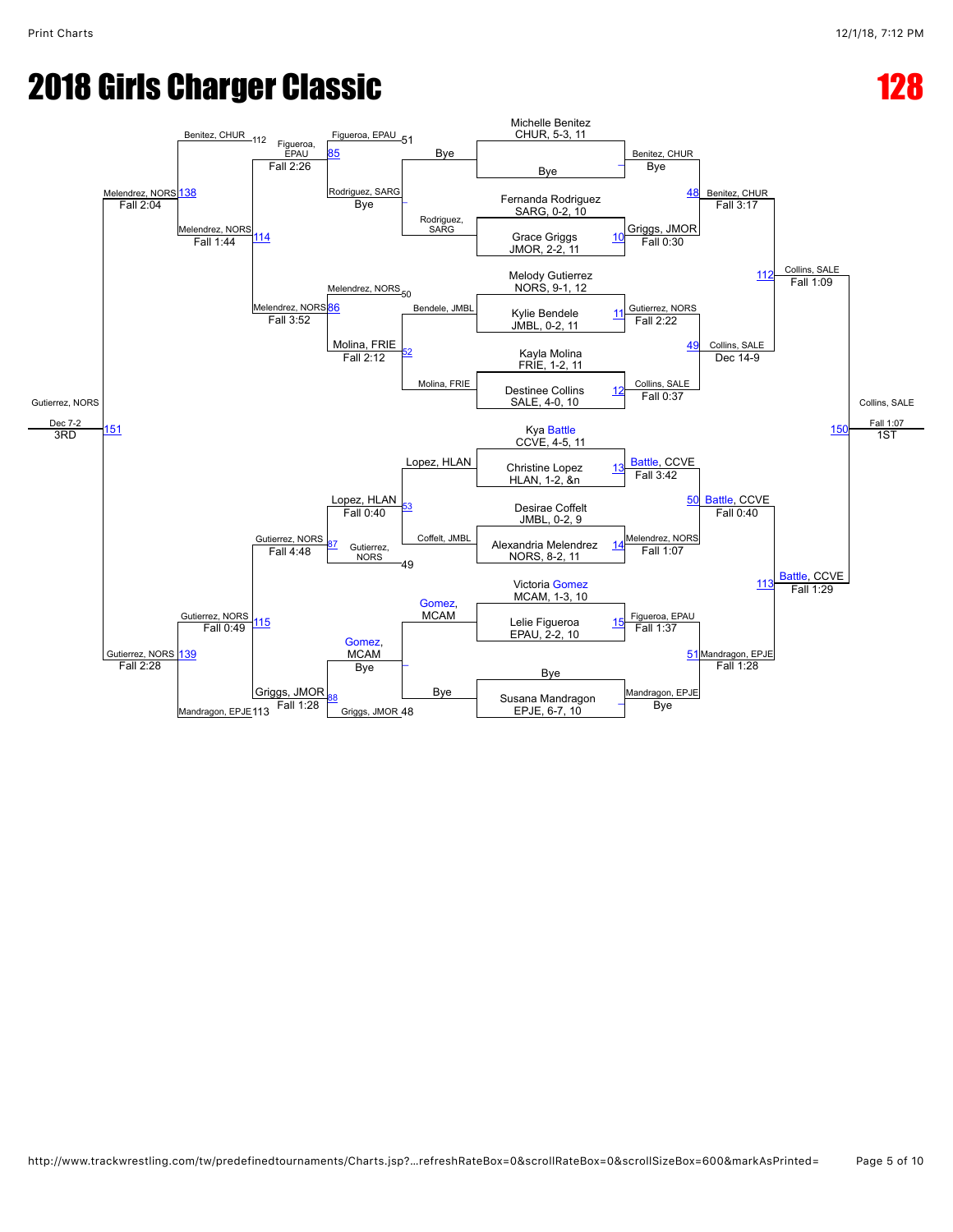# **2018 Girls Charger Classic 138 and 2018 Girls Charger Classic**

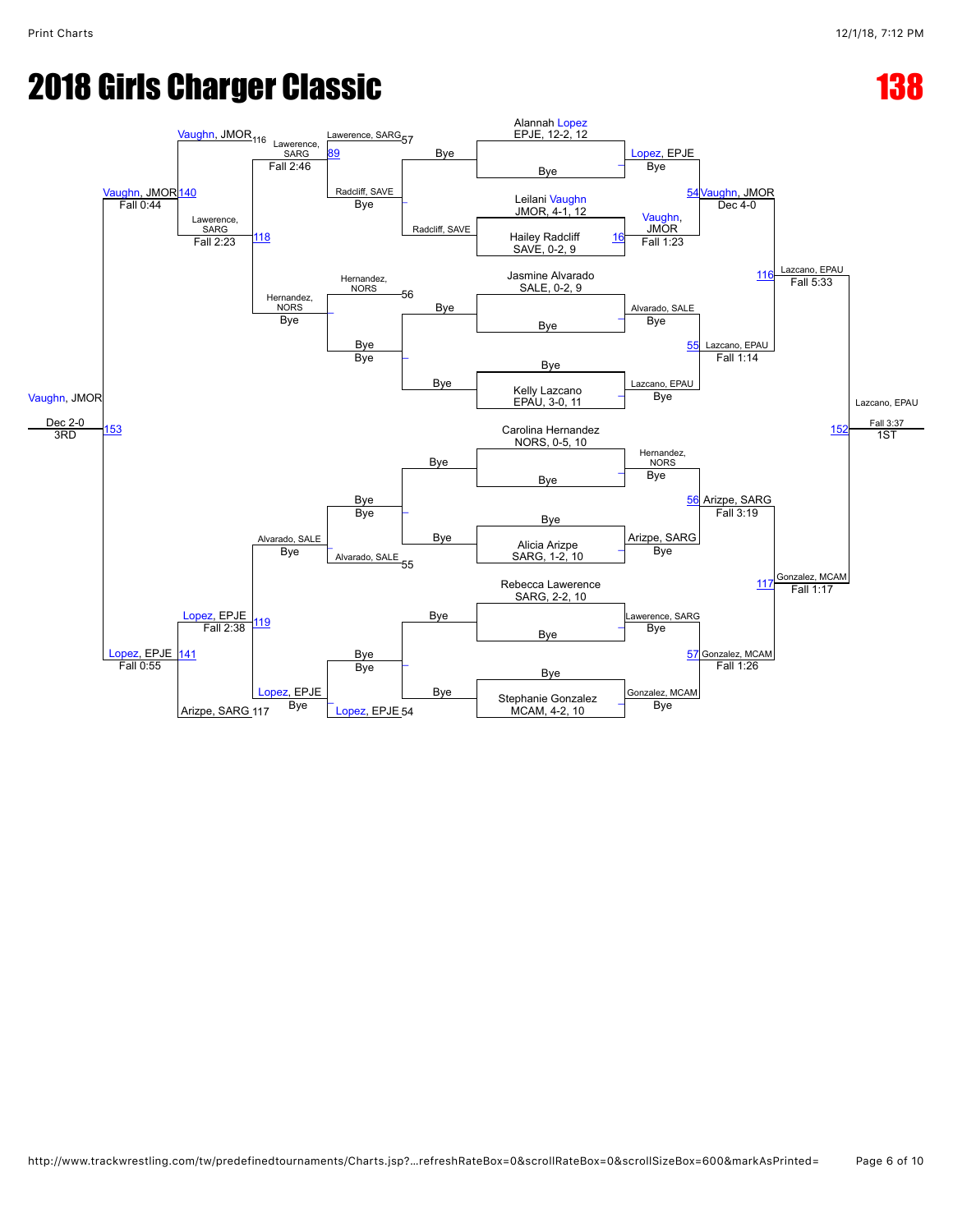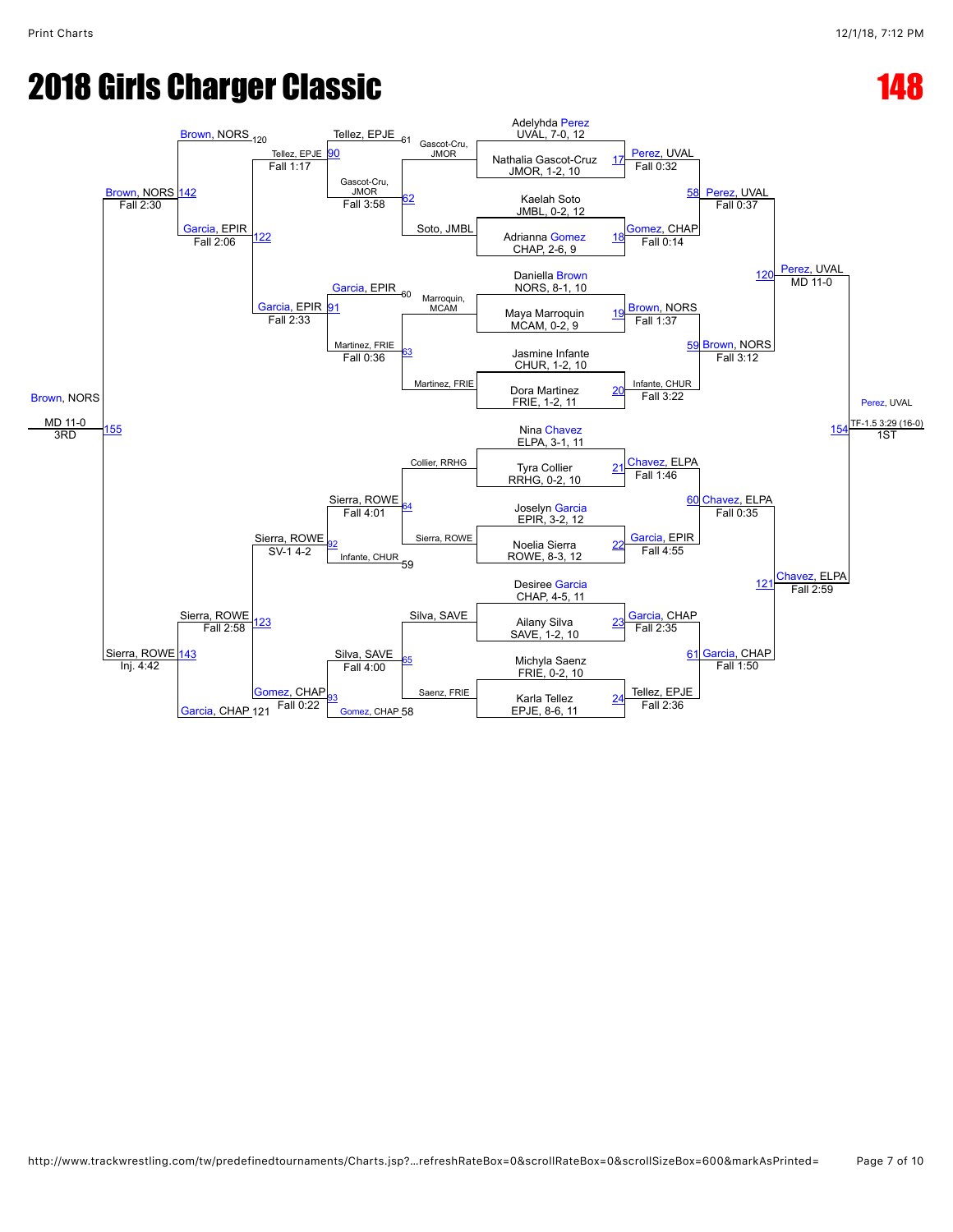# **2018 Girls Charger Classic 165 and 2018 Girls Charger Classic**

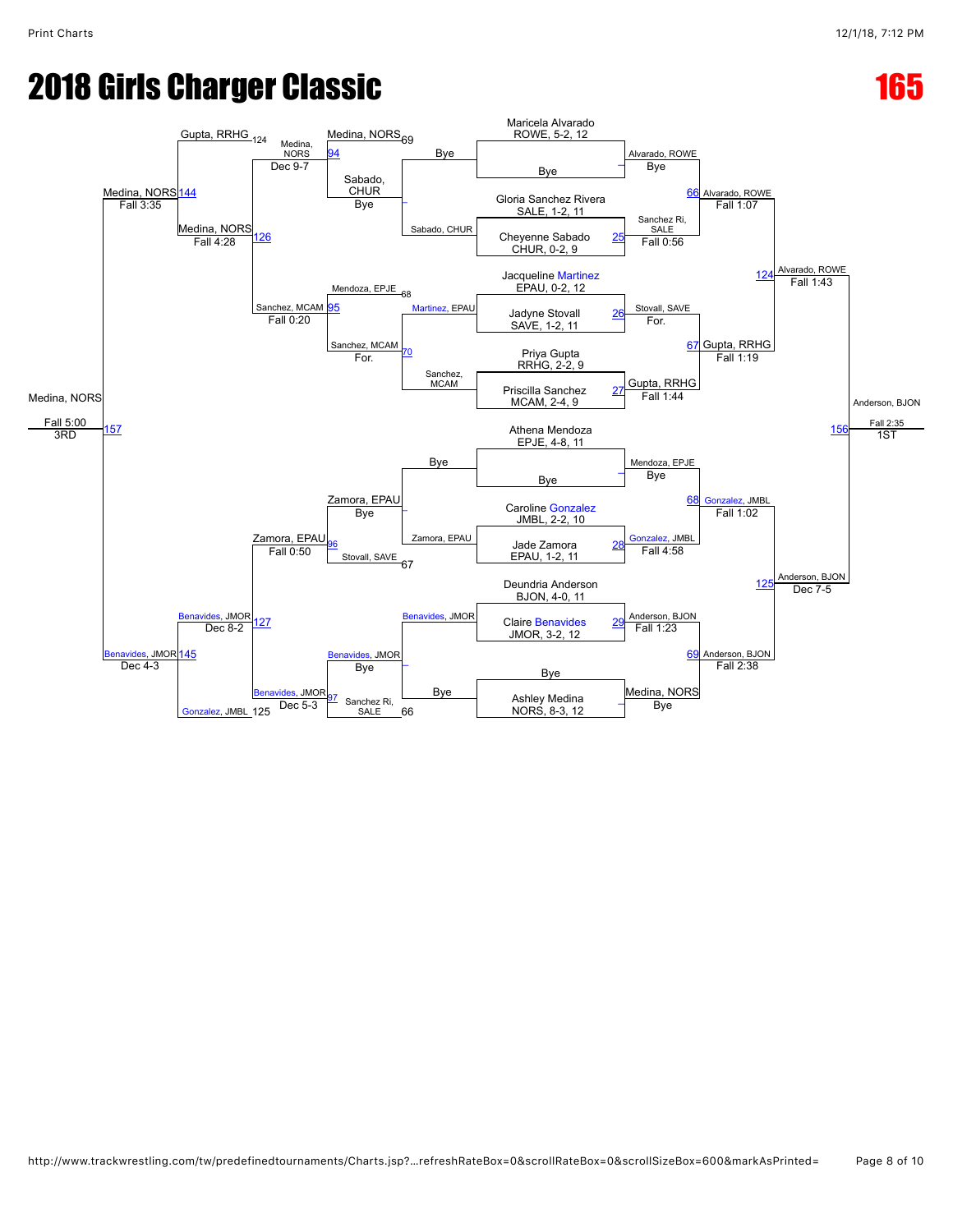# **2018 Girls Charger Classic 185 and 2018 Girls Charger Classic**